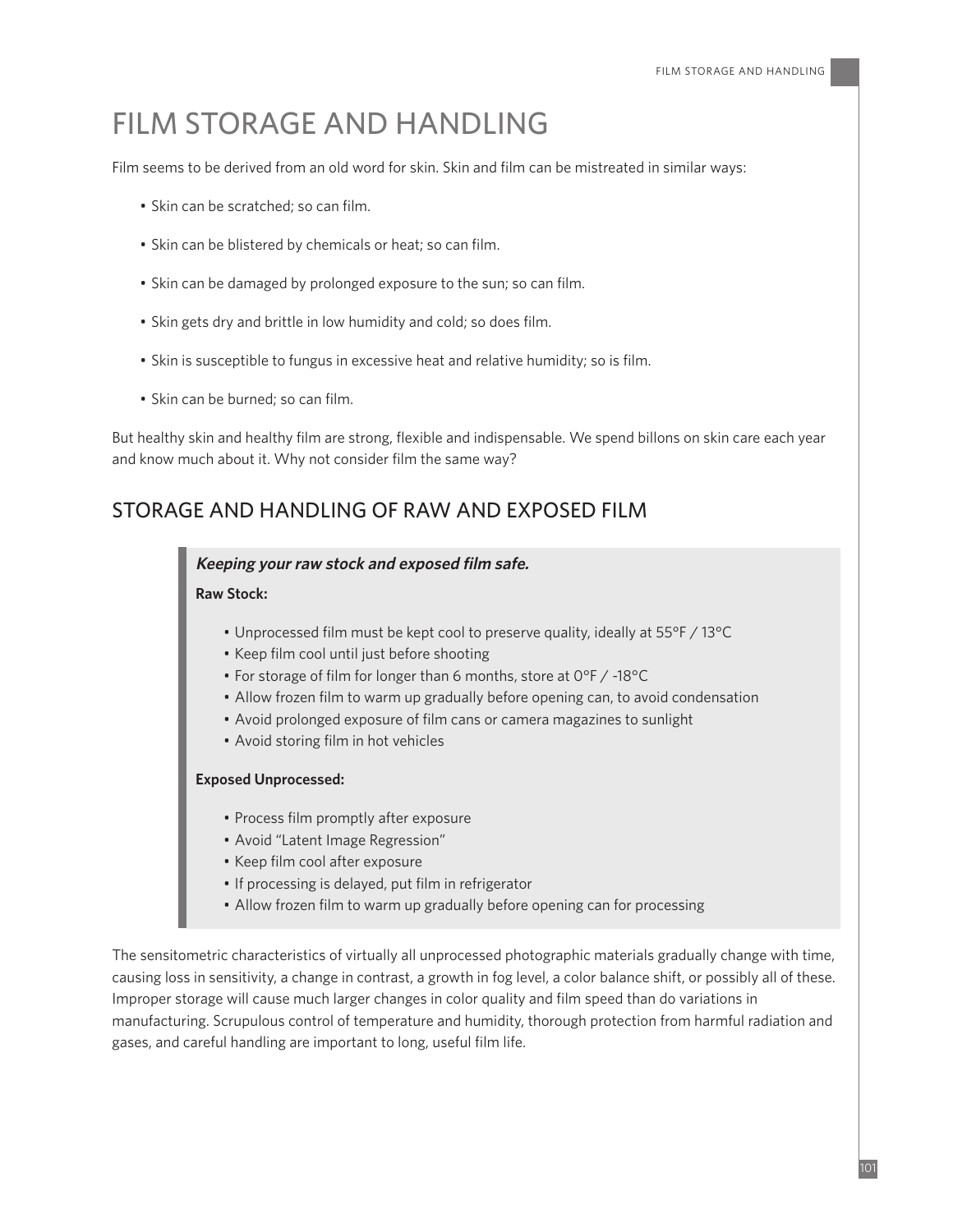Exposed footage is even more vulnerable to the effects of humidity and temperature. It is recommended that it be processed promptly after exposure, to avoid changes known as "latent image regression", which include loss of speed and contrast.

# **Temperature**

In general, the lower the temperature at which a film is stored, the slower its rate of sensitometric change during aging will be. For periods up to three months, store motion picture raw stock at a temperature of 13°C (55°F) or lower, and a relative humidity of 60% or lower, during the entire storage period to retain optimum film properties.

Protect film in original packages or loaded in cameras, cartridges, magazines, on reels, and in carrying cases from direct sunlight. Never leave film in closed spaces that may trap heat. Temperatures in closed automobiles, parked airplanes, or the holds of ships can easily reach 60°C (140°F) or more. A few hours under these conditions, either before or after exposure, can severely affect film quality. If processing facilities are not immediately available, store exposed films at –18°C (0°F) but only for a few weeks at most.

Store raw stock at -18C to -23°C (0 to -10°F) if you must keep it longer than three months or if you intend to use it for a critical use that requires uniform results. Sensitometric change cannot be prevented by such storage, but it will be minimized.

|                                        | Short Term (less than 6 months)        |                          | Long Term (more than 6 months)              |                          |
|----------------------------------------|----------------------------------------|--------------------------|---------------------------------------------|--------------------------|
|                                        | Temperature                            | <b>Relative Humidity</b> | Temperature                                 | <b>Relative Humidity</b> |
| Raw Stock (in<br>original sealed cans) | 13°C (55°F)                            | Below 60%*               | $-18$ to $-23^{\circ}$ C<br>$(0 to -10$ °F) | Below 50%                |
| Exposed<br>Unprocessed                 | -18 to -23°C†<br>$(0 to -10$ °F) $\pm$ | Below 20%                | Not Recommended<br>(see text below)         |                          |

\*Keep sealed (in original cans) until temperature is above the dew point of outside air. (See table of warm-up times.)

†With possible loss of quality.

‡Process exposed film as soon as possible after exposure.

**IMPORTANT:** After a package of raw stock has been removed from cold storage, allow it to warm up to room temperature 21 +/- 3°C (70 +/- 5°F) before you unseal the can. This will prevent telescoping of the roll during handling because of possible cold-induced looseness between the layers; it will also prevent moisture condensation and spotting of the film.

| Film Package | Typical Warm-up Time (Hours)          |                   |  |  |
|--------------|---------------------------------------|-------------------|--|--|
|              | $14^{\circ}$ C (25 $^{\circ}$ F) Rise | 55°C (100°F) Rise |  |  |
| Super 8      |                                       | $\frac{1}{2}$     |  |  |
| <b>16 mm</b> |                                       |                   |  |  |
| 35 mm        |                                       |                   |  |  |

## **Relative Humidity**

Since a small amount of vapor leakage through the closure of a taped can is unavoidable, use additional watervapor protection if you are going to keep motion picture films longer than a month in an area having high relative humidity (60 percent or higher), such as home refrigerators or damp basements. Tightly seal as many unopened rolls as possible in a second plastic container or can.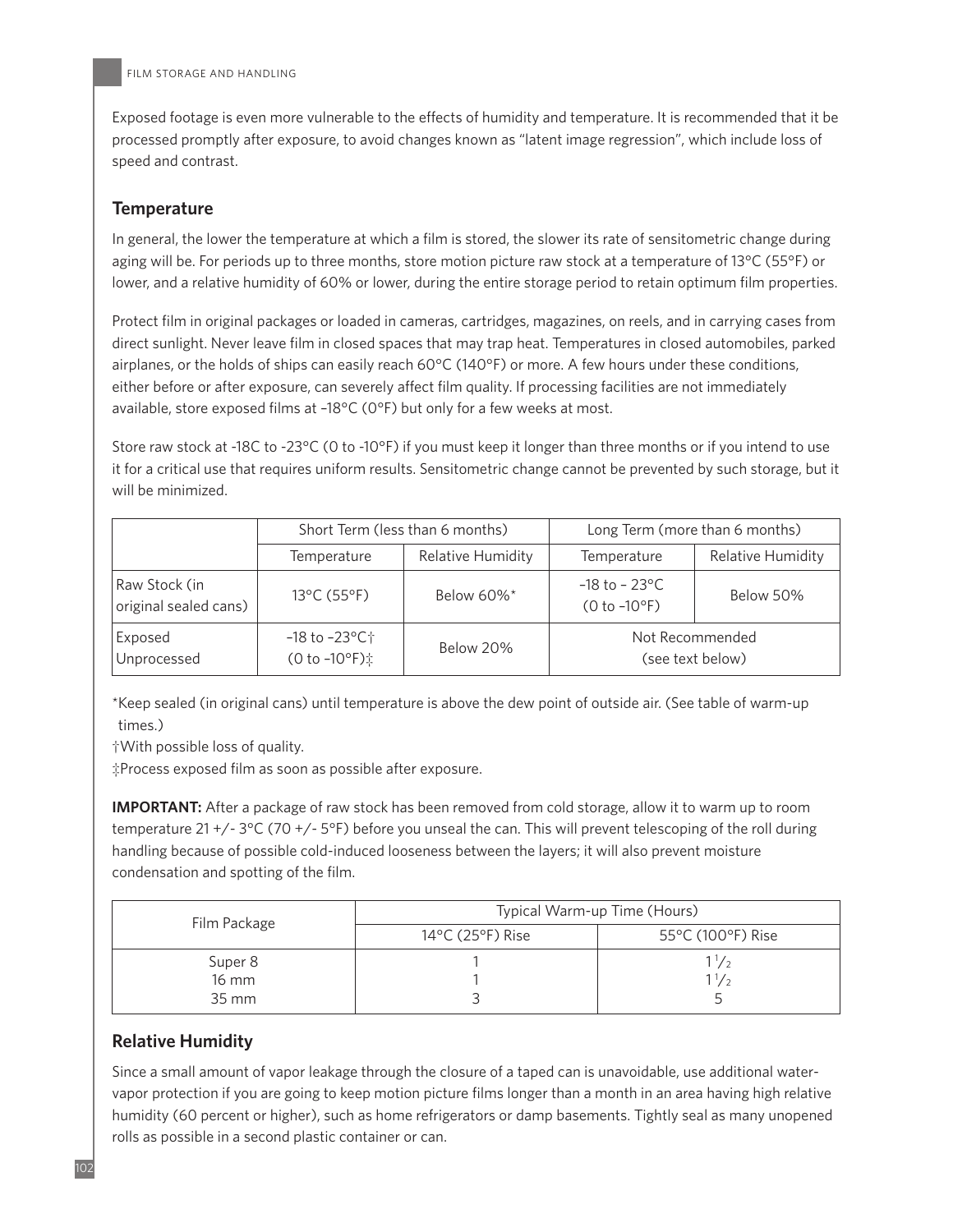**NOTE:** It is the relative humidity, not the absolute humidity, that determines moisture content of film. Relative humidity is best measured with a sling psychrometer. In a small storage chamber, a humidity indicator, such as those sold for home use, is satisfactory.

When handling motion-picture film in high relative humidities, it is much easier to prevent excessive moisture take-up than it is to remove it. If there are delays of a day or more in shooting, remove the magazine containing partially used film from the camera and place it in a moisture-tight dry chamber. This prevents any absorption of moisture by the film during the holding period. Immediately after exposure, return the film to its can and retape it to prevent any increase in moisture content. Moisture leakage into a taped can is more serious when the can contains only a small quantity of film. When these circumstances exist, seal as many rolls as possible in a second moisture-resistant container.

## **Effects of Humidity**

High humidity can promote mold growth and ferrotyping. Low humidity can create static marks when printing or cause buckling due to uneven moisture loss. Exposed film, particularly color film, deteriorates more rapidly than unexposed film. Kodak recommends exposing and processing all camera films soon after purchase and no longer than six months after purchase. Immediately after exposure, return the film to its can and retape the can to help prevent any increase in moisture content. Process the film as soon as possible after exposure.

Humidity lower than 50% usually increases static problems and dirt attraction to processed film. At very low humidity, film curl may become a problem (e.g., Newton's Rings).

## **Radiation**

Do not store or ship unprocessed film near x-ray sources or other radioactive materials. Many scanning devices used by postal authorities and airlines will fog the film. Take special storage precautions in hospitals, industrial plants, and laboratories where radioactive materials are in use. You should also label packages of unprocessed films that must be mailed across international borders as follows: "Contents: Unprocessed photographic film. Please do not x-ray." In general the more sensitive the film stock the more susceptible it is to x-ray damage; i.e., the slower the film speed, the better. EI50 is safer than EI500.

Radiation effects are cumulative. The more x-ray exposure films receive, the greater the damage. Direct routing is preferable to indirect routing. A commercial carrier such as Federal Express or DHL will ship film without x-raying it, but they will inspect it carefully by hand.

# **Airport Security X-rays**

Airports use x-ray equipment to scan checked and carry-on baggage. Film can tolerate some x-ray exposure but excessive amounts result in objectionable fog (an increase in base film density and a noticeable increase in grain). The faster the film, the greater the effects of the x-rays. Not only is there danger from x-rays, but security and customs agents may open containers of unprocessed film, ruining weeks of work.

You should never check your film with your luggage. X-rays used for checked baggage are more powerful than those used for carry-on inspection. With current security regulations your film will most likely be damaged if checked with luggage.

The traditional low dosage scanners which have been used at airports for many years to screen passengers' hand baggage are relatively safe for film up to a speed of EI200 for motion picture film or 400 ASA for still film. However, the effects of radiation are cumulative and film may be screened several times as the traveler passes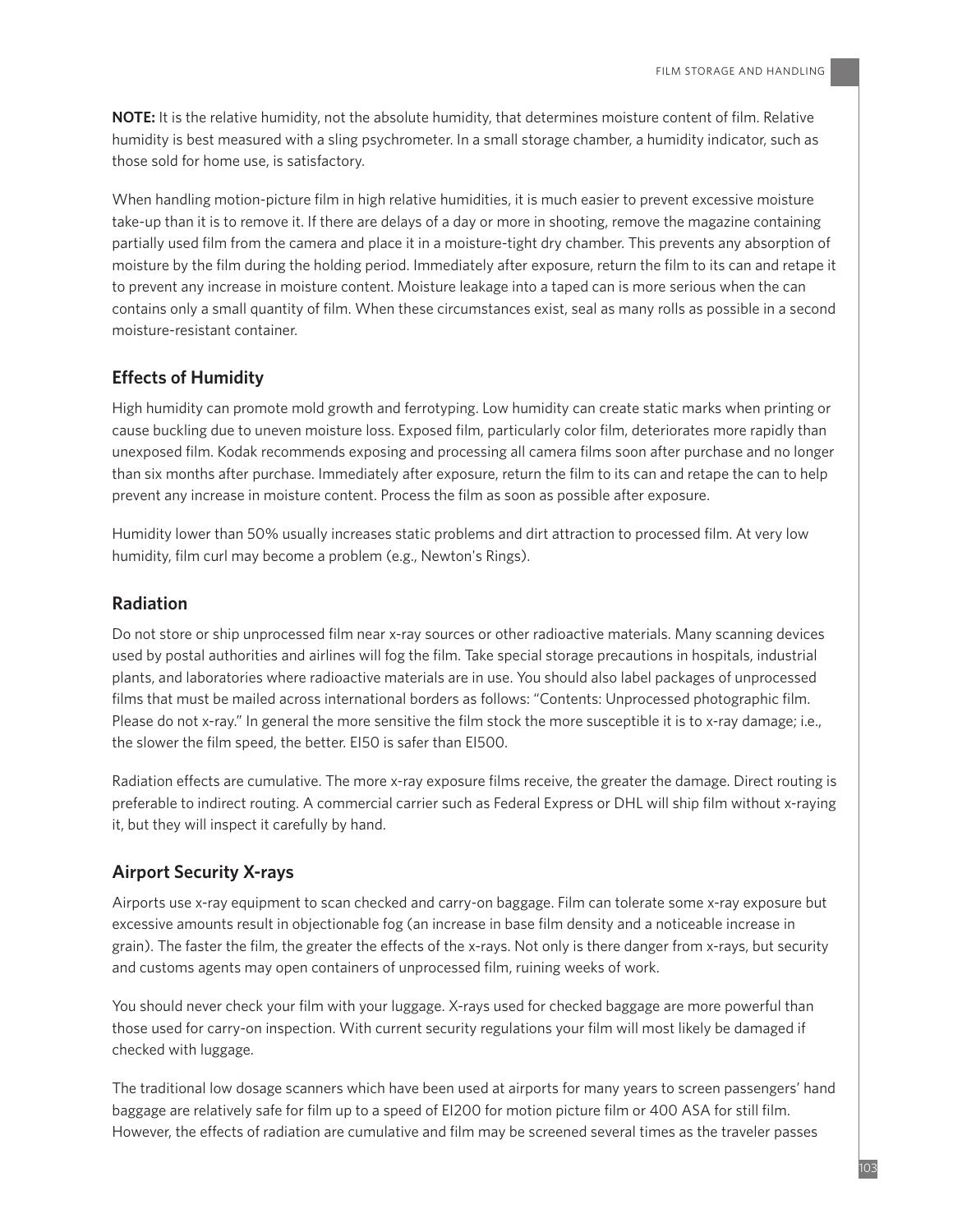through various airports on a trip. Although tests have shown that 400 ASA still film was not affected by up to 7 passes through a RAPISCAN machine (one of the low dosage scanners), motion picture film may be affected to a greater degree by increases in grain and fog when the film is projected on a large screen.

For this reason, it is best to avoid all x-ray scanning of motion picture film.

Unfortunately, the volume of people passing through large airports on a daily basis renders hand-inspection all but impossible, and airport personnel are less willing to accommodate your special requests. If you plan to handcarry unprocessed film through an international airport, contact the airport security office well in advance of your flight to make arrangements. Bring a light-tight changing bag in case it is needed. The changing bag will allow the inspectors to open the cans safely and inspect the film.

Once popular lead-lined carry bags are no longer practical—when inspectors can't see through the bags, they increase the x-ray intensity. Film, therefore, can suffer greater damage than routine inspection might have caused.

#### *Suggestions for avoiding fogged film*

X-ray equipment used to inspect carry-on baggage uses a very low level of x-radiation that will not cause noticeable damage to most films. However, baggage that is checked (loaded on the planes as cargo) often goes through equipment with higher energy x-rays. Therefore, take these precautions when traveling with unprocessed film:

• Request a hand inspection for all motion imaging origination films. Testing shows fog on motion imaging films even after a single x-ray scan. This increased fog flattens the entire toe region of the sensitometric curve, reducing shadow detail in a telecine or projected image. However, Explosive Trace Detection instruments provide no risk to motion picture films and can be used in conjunction with hand inspection to provide a non-destructive method of motion film inspection.

The Transportation Security Administration (TSA) recommendations for traveling with film may be found at www.tsa.gov.

The FAA provides air travelers in the United States the right to request a non-X-ray inspection of photosensitive products. For more information, see www.faa.gov. Remember that this only applies to air travelers in the United States.

### **Air Freight Services**

We understand that express air package shipping services such as Airborne, DHL, FedEx, UPS, etc. that use their own aircraft, do not employ x-ray scanning of customers' packages on domestic routes. However, this should be verified when sending film. The same carriers may employ passenger airlines for international routes. Goods shipped as freight on passenger airlines are subject to high-intensity x-ray scanning. It is recommended that film shipped as unaccompanied freight is labeled "DO NOT X-RAY. IF X-RAY IS MANDATORY, DO NOT SHIP / DO NOT X-RAY / CONTACT SENDER URGENTLY: (details)".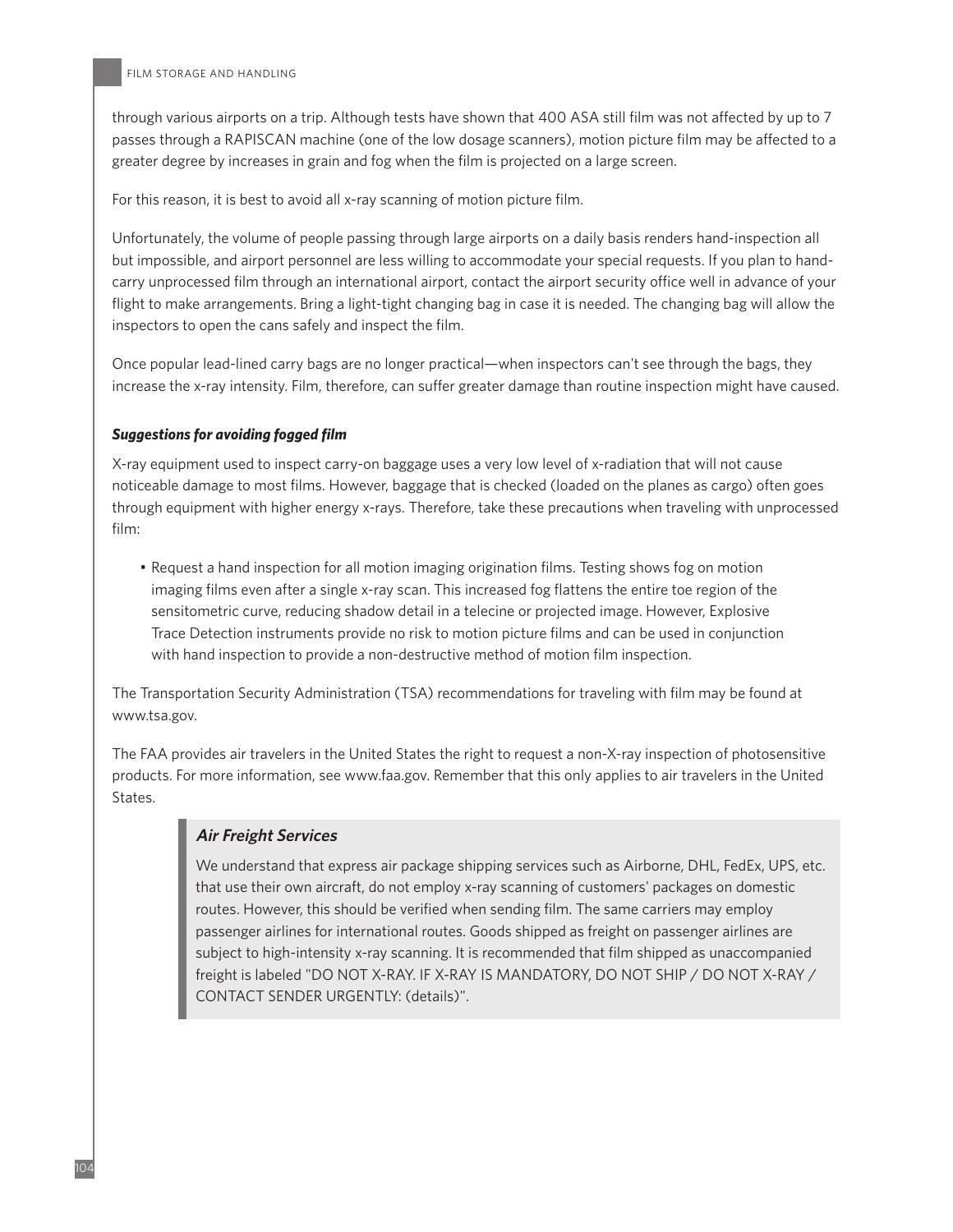## **Foreign Travel**

Traveling internationally increases the amount of security measures at airports. Travelers should be wary of all scanners at foreign airports. You should allow for extra time at customs and security or call ahead to arrange an appointment for inspection.

It is best to plan ahead when shooting internationally. Have your film imported by an approved carrier. You can contact your nearest Kodak location to see about the best way to get film in the country you are shooting it.

Try to process the film in the country where you expose it. To find a local laboratory, contact the Kodak location nearest you.

#### **Ambient Background Radiation (E7ects on Raw Stock)**

Ambient gamma radiation is comprised of two sources: a low energy component which arises from the radioactive decay, and a high energy component which is the product of the interaction of cosmic rays with the earth's upper atmosphere. Upon exposure to ambient background radiation, photographic materials can exhibit an increase in minimum density, a loss in contrast, and an increase in granularity. The change in film performance is determined by several factors, such as the film speed and length of time the film is exposed to the radiation before it is processed. A film with a speed of 500 can exhibit about three times the change in performance as a film with a speed of 125. While this effect on a film product is not immediate, it is one reason why we suggest exposing and processing the film as soon as possible after purchase. A period of about six months from time of purchase can be considered "normal" before exposure and processing, provided it has been kept under specified conditions. Extended periods beyond six months may especially affect fast films, as noted above, even if kept frozen. The only way to determine the specific effect of ambient background radiation is with actual testing or measurements and placing a detector in the locations where the film was stored. The most obvious clue is the observance of increased granularity, especially in the light areas of the negative.

#### **Gases and Vapors**

Gases (such as formaldehyde, hydrogen sulfide, sulfur dioxide, ammonia, coal gas, engine exhaust, hydrogen peroxide) and vapors (from solvents, mothballs, cleaners, turpentine, mildew and fungus preventives, and mercury) can change the sensitivity of photographic emulsions. The cans in which motion picture films are packaged provide protection against some gases, but others can slowly penetrate the adhesive tape seal. Keep film away from any such contamination—for example, closets or drawers that contain mothballs—otherwise, desensitization of the silver-halide grains or chemicals fogging can occur.

# STORAGE AND HANDLING OF PROCESSED FILM

You can store exposed and processed camera films for a greater length of time than unprocessed exposed or unexposed film.

|                 | Short Term (less than 6 months)  |                   | Long Term (more than 6 months)  |                          |
|-----------------|----------------------------------|-------------------|---------------------------------|--------------------------|
|                 | Temp                             | Relative Humidity | Temp                            | <b>Relative Humidity</b> |
| Processed B&W   | $21^{\circ}$ C (70 $^{\circ}$ F) | Below 60%         | 21°C (70°F)                     | 20 to 30%                |
| Processed Color | $21^{\circ}$ C (70 $^{\circ}$ F) | 20 to 50%         | $2^{\circ}$ C (36 $^{\circ}$ F) | 20 to 30%                |

#### **Processed Film Storage Conditions**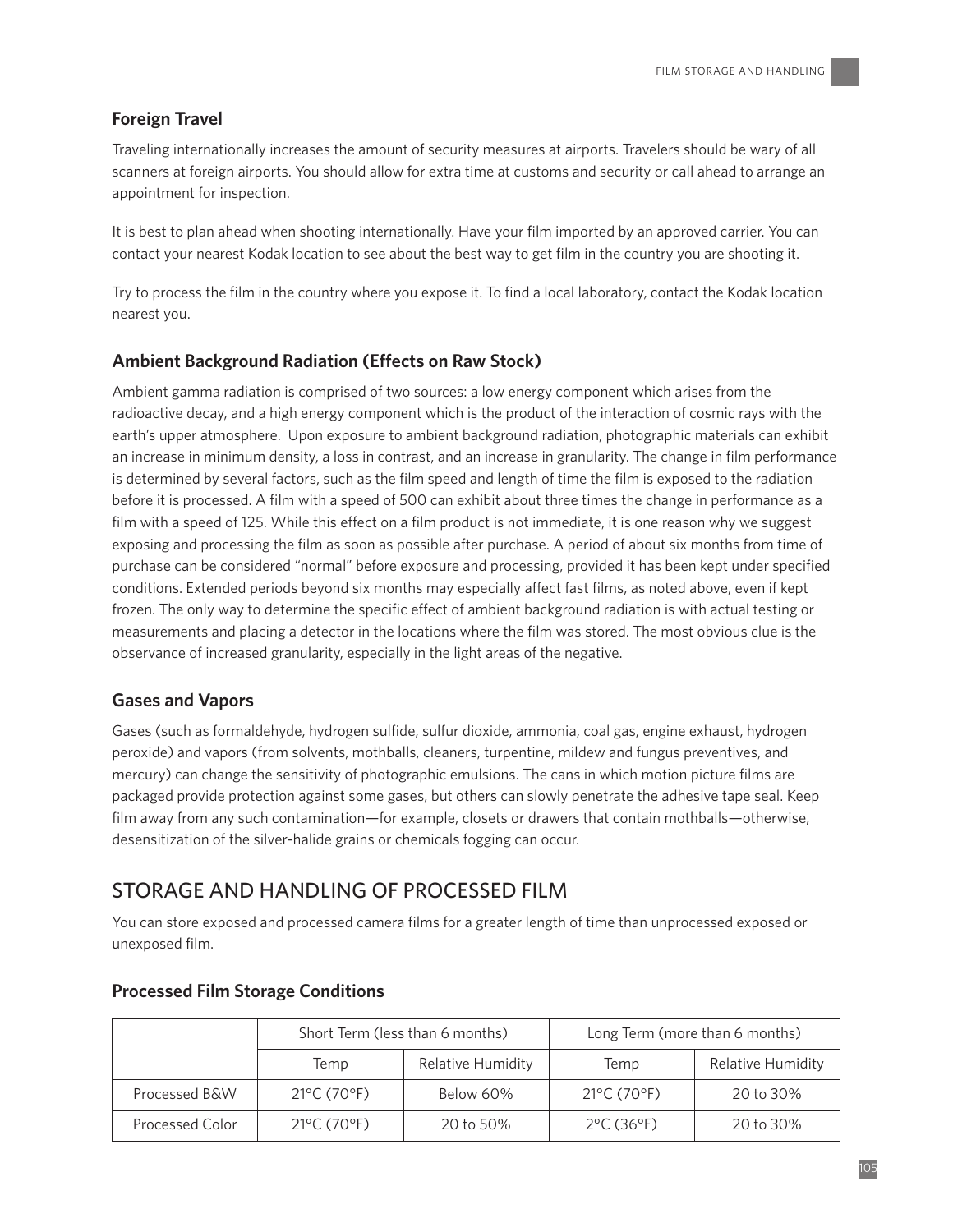# **E7ects of Humidity on Processed Film**

Humidity lower than 50% usually increases static problems and dirt attraction to processed film. At very low humidity, film curl may become a problem (e.g., Newton's Rings—see text below).

# **Newton's Rings and Ferrotyping**

Concentric bands of colored light sometimes seen around the areas where two transparent surfaces, such as two pieces of glass or two pieces of film (as in contact printing), are not quite in contact are called Newton's Rings. The rings are the result of interference and occur when the separation between surfaces is of the same order as the wavelength of light.

Ferrotyping describes a smooth and shiny blotch or series of blotches on the emulsion surface. It is caused by the presence of heat and/or moisture with pressure. Sources of ferrotyping can be improper drying conditions on the processing machine, the wound roll of film was wound under excess moisture (high humidity conditions), or the wound roll was subjected to high heat either before or after processing.

# **Effects of Contaminants**

Certain gases such as formaldehyde, hydrogen sulfide, hydrogen peroxide, sulfur dioxide, ammonia, illuminating gas, motor exhaust, and vapors from solvents, mothballs, cleaners, turpentine, mildew or fungus preventatives, and mercury can damage unprocessed and processed film. Keep film away from such contaminants.

# **Handling**

Do not store film near heating pipes or in the line of sunlight coming through a window, regardless of whether the room is cool or not.

Maintain the temperature as uniformly as possible throughout the storage room by means of adequate air circulation so that sensitometric properties remain consistent from roll to roll.

Handle film carefully by the edges to avoid localized changes in film sensitivity caused by fingerprints. Folding and crimping the film also introduces local changes in sensitivity. Keep the surfaces that the film travels over clean to prevent scratching of the film's base or emulsion.

# **Minimizing Damage to Film**

Film equipment can damage film. Potential sources of damage in order of frequency are projectors, editing equipment, cleaning equipment, telecines, printers, and cameras.

## **General Precautions in Handling Film**

Prevent damage to film by:

- Servicing equipment regularly.
- Cleaning all camera/projector film gates regularly.
- Cleaning and checking rollers and sprockets.
- Cleaning magazines regularly.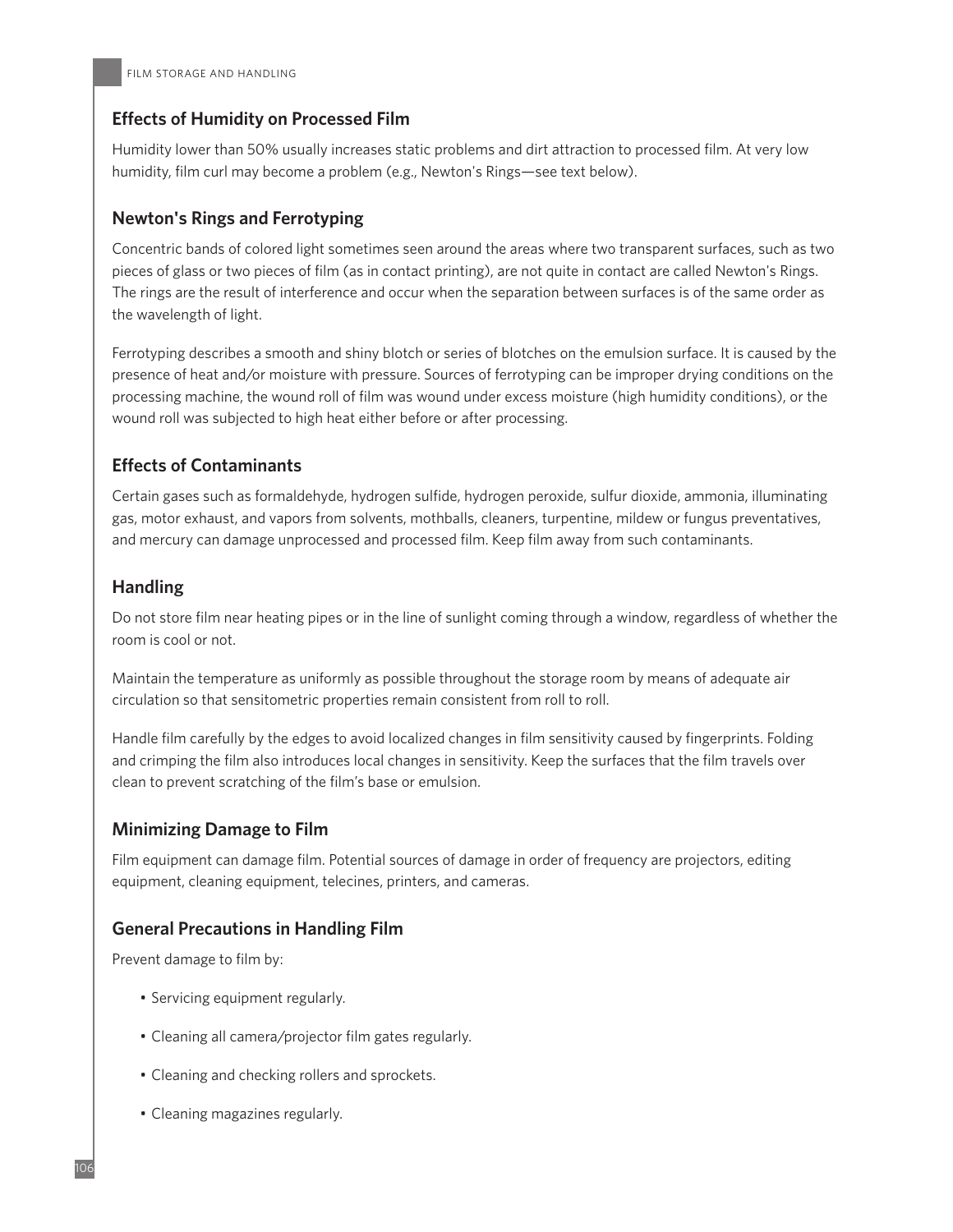- Cleaning film regularly (see below).
- Edge waxing and/or lubricating film to reduce severe film wear.

#### **Film Cleaning**

It is a good idea to use particle transfer rollers (PTR) on film-handling equipment and to clean dust and particles off of processed film. It is best to use ultrasonic film cleaners, which are safer and more efficient than liquid hand cleaning or PTRs.

Hand cleaning—

- Use a soft cloth, non-abrasive material designed for the job.
- Only use an approved commercial film cleaner if "dry" cleaning does not remove the dirt.
- Never use carbon tetrachloride, methanol, or ethanol—they pose health and safety problems.

#### **Treating Scratches**

Scratches are virtually impossible to eliminate, but they can be minimized by:

- Reprinting with a liquid gate printer that hides base scratches and some light emulsion scratches.
- Re-washing the film for light emulsion scratches (Process RW-1).
- Lacquering (or "polishing") base scratched film.

For a more detailed discussion of care and long-term storage of film, see KODAK Publication No. H-23, *The Book of Film Care.*

#### **Extended Storage Time—10 Years or More**

Color dyes are more prone to change than silver images when kept for extended periods of time. The following minimum guidelines are suggested for keeping films for 10 years or more.

Adequately wash the film to remove residual chemicals such as hypo. See ANSI PH 4.8-1985 for recommended levels and a testing method for residual hypo.

Some color films designed for processes other than ECN-2 and ECP-2E may require stabilization during processing (e.g., some reversal films using process VNF-1). Always follow recommended process specifications and formulas.

All film should be as clean as possible, and should be cleaned professionally. If you use a liquid cleaner, provide adequate ventilation. Adhere to local municipal codes in using and disposing solvents.

Keep film out of an atmosphere containing chemical fumes. See "Effects of Contaminants" above.

Do not store processed film above the recommended 21°C (70°F), 20 to 50% RH for acetate or polyester.

Wind films emulsion-in and store flat in untaped cans under the above conditions.